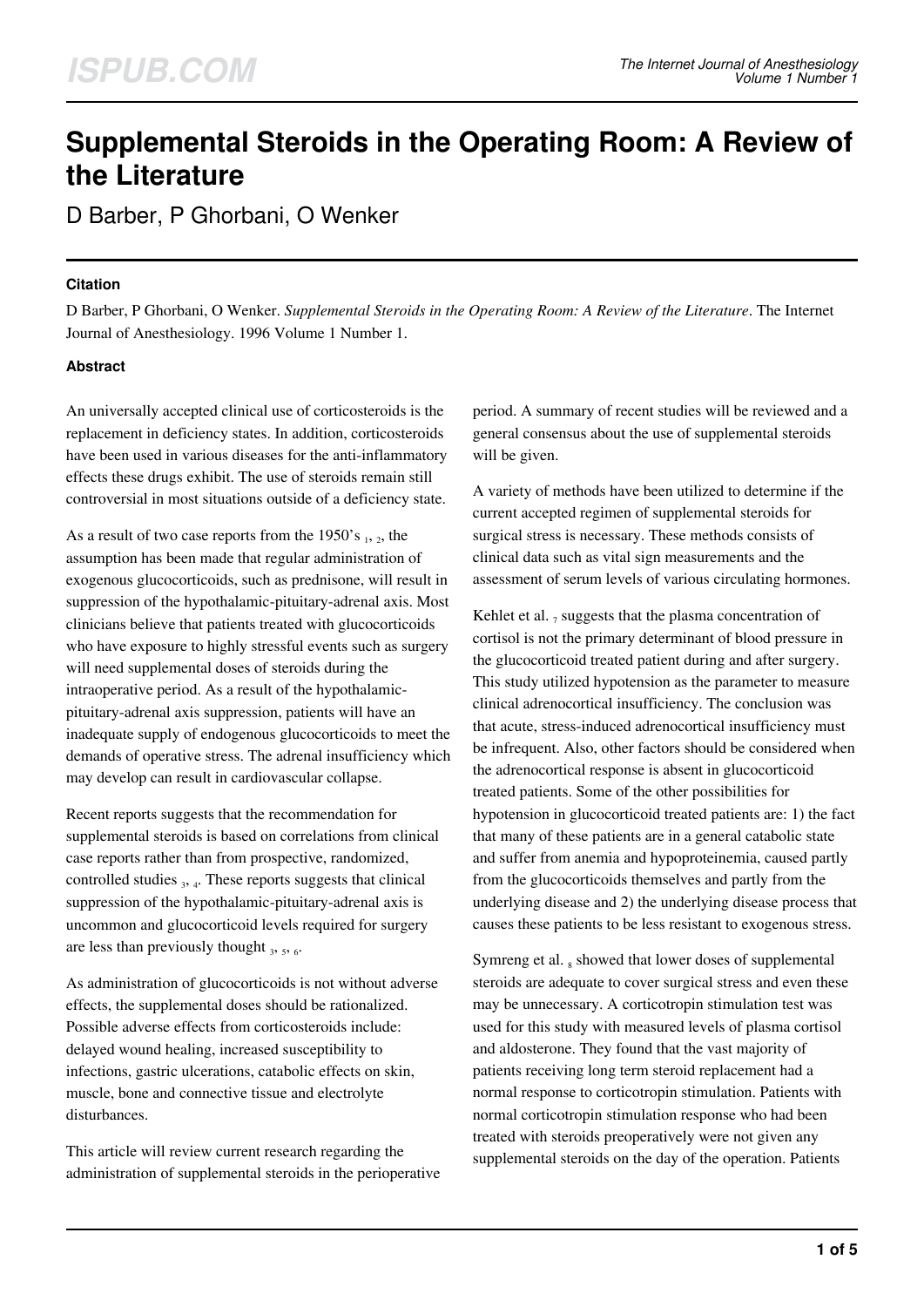with a decreased response to the stimulation received a low dose regimen of 25 mg of hydrocortisone at induction of anesthesia, followed by a continuous infusion of 100 mg over 24 hours. There was no evidence of circulatory insufficiency in any group.

Udelsman et al., tested monkeys which had been adrenalectomized and were receiving glucocorticoid replacement therapy. This study concluded that supraphysiologic doses of glucocorticoids provided no advantage over normal physiologic levels of the hormones. They did suggests that patients with potential for adrenal insufficiency receive at least a physiologic dose of replacement steroids before surgery. This study concluded that the glucocorticoid doses equivalent to the daily unstressed cortisol production rate are sufficient for normal homeostatic mechanisms to occur during surgery.

Schlaghecke et al.  $_5$  studied 279 patients who received daily doses of steroids in an attempt to determine the degree of suppression of pituitary-adrenal function. The pituitaryadrenal response to the administration of exogenous corticotropin-releasing factor (CRH) was measured. This group determined that pituitary-adrenal function in patients receiving glucocorticoids cannot be adequately estimated on the basis of dose or duration of therapy. A stimulation test may be necessary if termination of therapy is planned to prevent overlooking impaired pituitary-adrenal function.

Friedman et al. 3 looked at a group of patients having orthopedic surgery to determine if supplemental steroids were necessary for the operation. The suggestion was made that the biochemical changes which result from the longterm administration of glucocorticoids may be clinically and physiologically unimportant. In this study clinical data such as the presence of hypotension, myalgia, arthralgia, ileus and fever was noted. Lab data consisting of serum sodium levels, eosinophil count and 24 hour urine free-cortisol levels were determined both pre-operatively and at non-stress postoperative periods. The levels of 24 hour urine samples showed all patients had endogenous adreno-cortical function. When this finding was considered with the clinical outcome, the determination was made that these patients had adequate adrenocortical function to undergo surgery without supplemental steroids. The orthopedic procedures are simplified if supplemental steroids can be avoided, due to decreased complications and cost.

Chernow et al. 4 examined the hormonal response to graded surgical stress. Surgical stress was graded by three groups:

1) minimal stress such as a hernia repair. 2) moderate stress such as a cholecystectomy. 3) severe stress such as a colectomy. Plasma catecholamine levels, cortisol and serum angiotensin converting enzyme(ACE) levels were analyzed. The surgically-induced hormonal changes were characterized by increases in cortisol, epinephrine, norepinephrine and a decrease in serum ACE levels. Group 1 showed no significant hormonal changes induced by surgery. Groups 2 and 3 showed changes at one hour and occasionally twenty-four hours. This study concluded: that hormonal changes reflect the degree of surgical stress; hormonal changes are transient, lasting no longer than twenty-four hours if surgery is uncomplicated; and hormonal responses to minimal surgical stress are negligible.

Claussen et al.  $_{10}$  presented three case studies in which profound nonhemorrhagic shock developed in one postoperative and two trauma patients. They suggested that acute adrenal insufficiency may present as shock after postoperative stress or trauma, with the hemodynamics mimicking septic shock. This article suggested that the cosyntropin stimulation test was the best test for evaluation of adrenal function in critically ill patients. Two patients in this case study showed dramatic improvement when exogenous doses of steroids were administered.

Dorin et al.  $_{11}$  examined high output circulatory failure in patients with acute adrenal insufficiency. The patients involved demonstrated hypotension, low systemic vascular resistance, high cardiac output (>7 liters) and were on dopamine at doses of 10ug/kg/min or greater. The clinical condition improved with the administration of glucocorticoids. The conclusion was that adrenal insufficiency is a cause of high output circulatory failure.

Sampson et al.  $_{12}$  attempted to establish a test of adrenal function for patients previously treated with steroids and are having surgery. They concluded that the corticotropin test correlated with the plasma-cortisol levels which were obtained during the operation. The authors suggested that unnecessary administration of steroids during surgery could increase the incidence of infection and it should be determined which patients need steroid cover and only administer to those patients. The patients who showed a satisfactory response to the corticotrophin test were operated on without steroid cover and without mishap. The patients with an unsatisfactory response collapsed during the operation without steroid cover.

Udelsman et al.  $_{13}$  raised the question that anesthetic events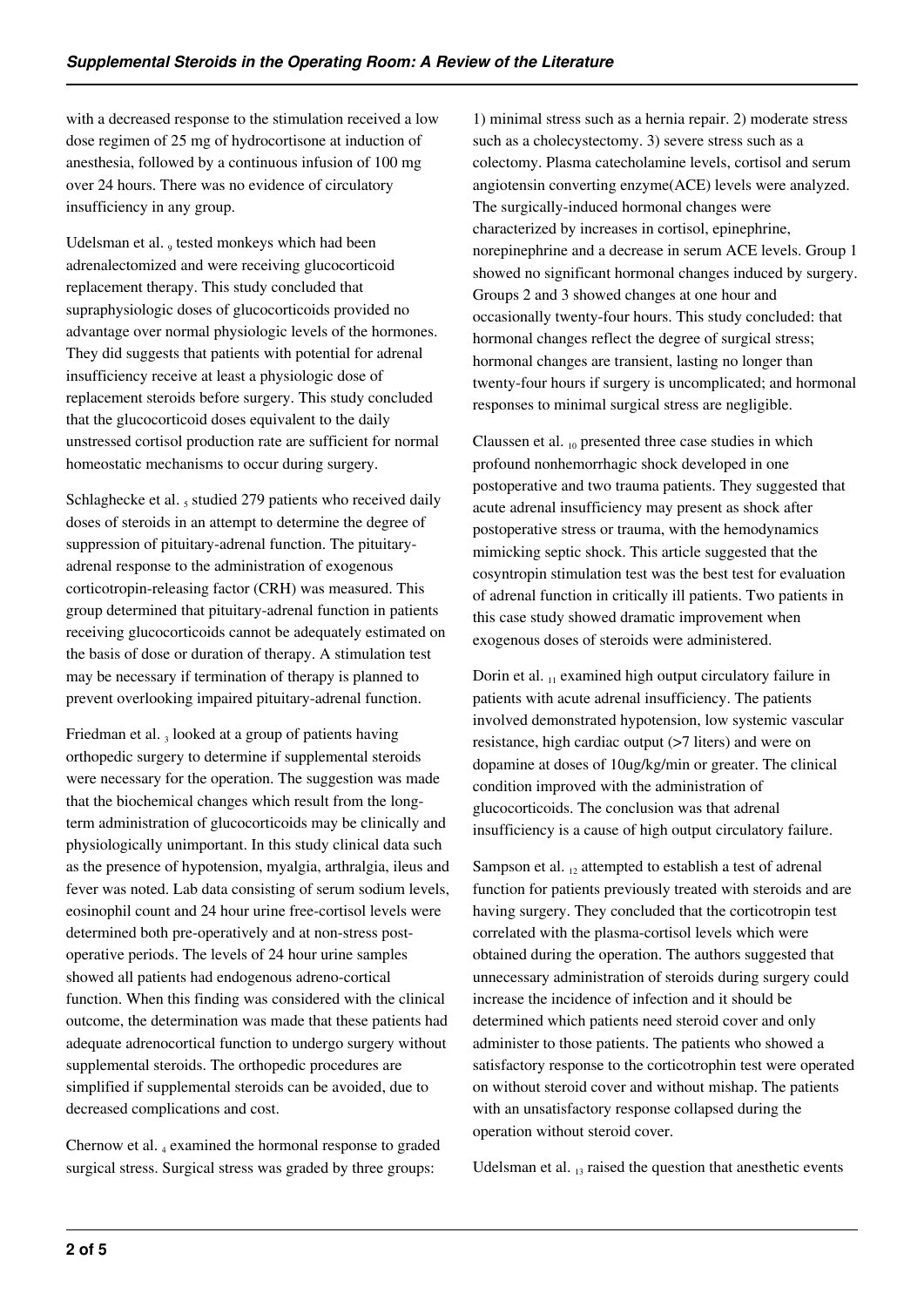such as reversal, extubation and recovery may be the stressors that contribute to death, not surgical stress. Levels of plasma corticotrophin-releasing hormone (CRH), ACTH, cortisol, norepinephrine, epinephrine and renin activity were measured. The periods of reversal, extubation and early recovery showed marked increases in plasma ACTH, cortisol and epinephrine, not the actual surgical procedure itself. These observations raise further questions about the issue of steroid coverage. Is the stressful event surgery or anesthesia?

Salem et al.  $_{14}$  reassessed the issue of perioperative glucocorticoid coverage 42 years after the problem was initially revealed. The authors felt that the current clinical and experimental evidence support the concept that the accepted perioperative coverage is excessive and based on anecdotal information. They proposed new recommendations which concern the amount and duration of glucocorticoid coverage based on the data collected. These include: 1) preoperative dose of glucocorticoid coverage taken by the patient should be considered. 2) the preoperative duration of glucocorticoid administration is a factor. 3) the nature and anticipated length of the surgery should be taken into consideration.

# **SUMMARY**

Based on the review of the literature, it is clear that this issue requires further studies. Most of the data suggest that the current regimen of supplemental steroid administration for surgical procedures is excessive and should be modified. The data indicate that adrenal cortical insufficiency in patients receiving exogenous steroids is a very serious problem and should be considered such. The use of test to measure the adrenocortical response to stress have good results. In the days of cost-conscious health care, the price of such testing will have to evaluated, while weighing the risks and benefits of such tests. In addition, in our days of "same day admit surgery" and increasing outpatient surgery it might not always be possible to perform preoperative testing. The costs of the administration of the supplemental steroids must also be considered in the future.

As general consensus we think that supplemental steroids should be given perioperatively in patients receiving chronic steroid medication despite mentioned side effects and additional costs. As recommended by Salem et al.  $_{14}$  one should consider 1) the preoperative dose of glucocorticoid coverage taken by the patient ,2) the preoperative duration of glucocorticoid administration, and 3) the nature and

anticipated length of the surgery. We recommend that the patient should take his daily dosage of steroids up to and including the day of surgery. In addition, a dose of 25 to 100 mg of hydrocortisone equivalent (according to the magnitude of expected surgical stress) should be administered to the patient during surgery. The administered dose should be reduced over the following 24 (to 48) hours until the initial dosage is reached. Until there is better data suggesting a favorable risk/benefit ratio using smaller doses of perioperative steroid coverage we are convinced that this type of regimen is in the best interest for our patients.

The authors gratefully acknowledge the assistance provided by Dr. Alan Wong, Department of Anaesthesiology & Intensive Care Medicine, Kuala Lumpur Hospital, Malaysia.

# **References**

1. Fraser CG, Preuss FS, Bigford WD: Adrenal atrophy and irreversible shock associated with cortisone therapy. JAMA 1952; 149:1542-1543.

2. Lewis L, Robinson RF, Yee J, Hacker LA, Eisen G: Fatal adrenal cortical insufficiency precipitated by surgery during prolonged continuous cortisone treatment. Ann Intern Med 1953; 39: 116-126.

3. Friedman RJ, Schiff CF, Bromberg JS: Use of supplemental steroids in patients having orthopedic operations. J Bone Joint Surg 1995; 77A: 1801-1806. 4. Chernow B, Alexander R, Smallridge RC, Thompson WR, Cook D, Beardsley D, Fink MP, Lake CR, Fletcher JR: Hormonal responses to graded surgical stress. Arch Intern Med 1987; 147: 1273-1278. 5. Schlaghecke R, Kornely E, Santen RT, Ridderskamp P:

The effect of long-term glucocorticoid therapy on pituitaryadrenal responses to exogenous corticotropin-releasing hormone. N Engl J Med 1992; 326:226-230.

6. Oka K, Shimodaira H, Hirano T, Sakunai E, Tamaki T, Kozaki M: Comparison of adrenal functions in kidney transplant recipients with different long-term immunosuppressive treatments -prednisolone and azathioprine versus prednisolone and cyclosporine. Transplantation 1993; 56: 603-609.

7. Kehlet H, Binder C: Adrenocortical function and clinical course during and after surgery in unsupplemented glucocorticoid-treated patients. Br J Anaesth 1973; 45: 1043-1048.

8. Symreng T, Karlsberg BE, Kagedal B, Schildt B: Physiological cortisol substitution of long-term steroidtreated patients undergoing major surgery. Br J Anaesth 1981; 53: 949-953.

9. Udelsman R, Ramp J, Gallucci WT, Gordon A, Lipford E, Norton JA, Loriaux DL, Chrousos GP: Adaption during surgical stress; a reevaluation of the role of glucocorticoids. J Clin Invest 1986; 77: 1377-1381.

10. Claussen MS, Landercasper J, Cogbill TH: Acute adrenal insufficiency presenting as shock after trauma and surgery; three cases and review of the literature. J Trauma 1992; 32: 94-100.

11. Dorin RI, Kearns PJ: High output circulatory failure in acute adrenal insufficiency. Crit Care Med 1988; 16: 296-297.

12. Sampson PA, Winstone NE, Brooke BN: Adrenal function in surgical patients after steroid therapy. Lancet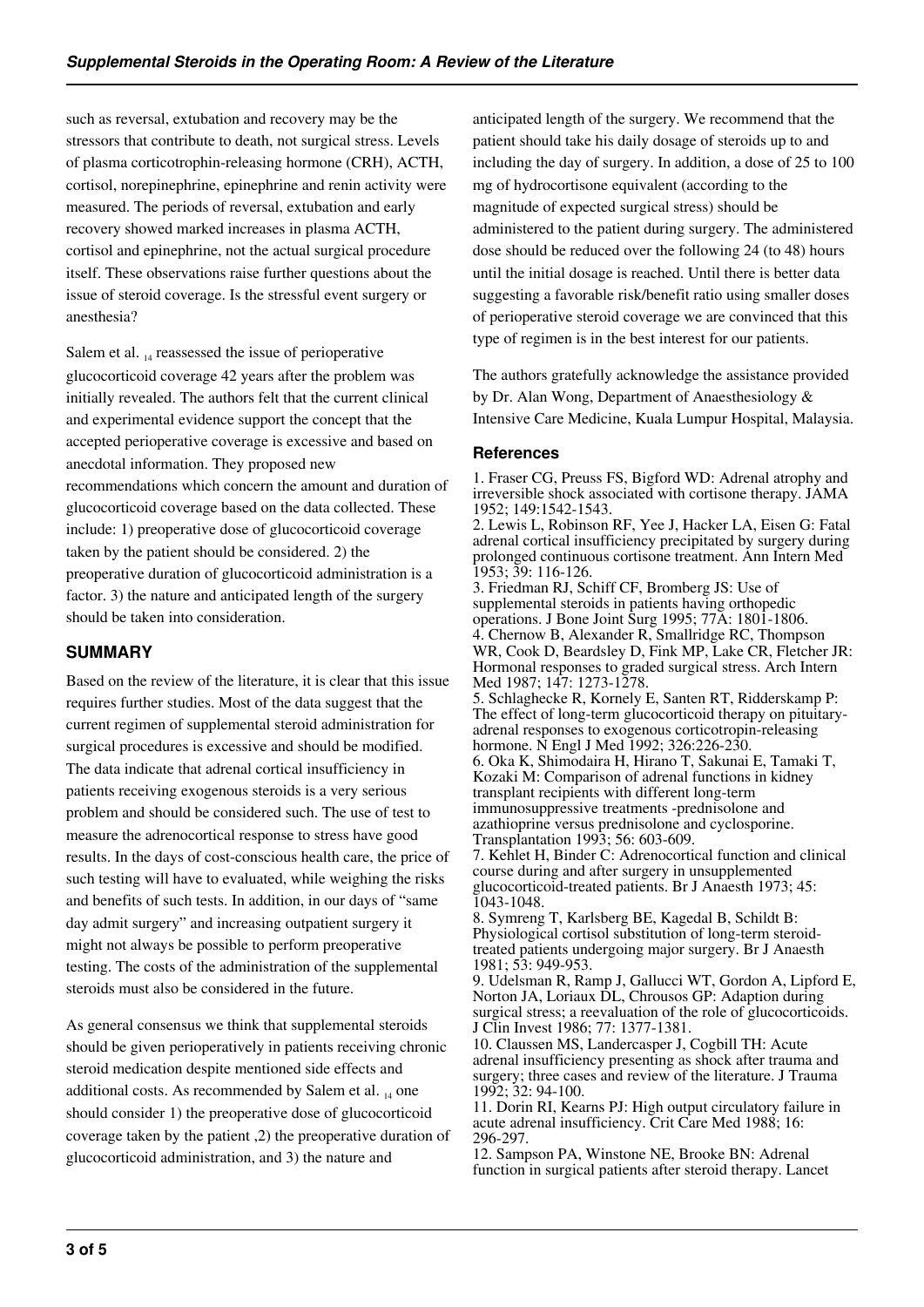#### 1962; 8: 322-325.

13. Udelsman R, Norton JA, Jelenich SE, Goldstein DS, Linehan WM, Loriaux DL, Chrousos GP: Responses of the hypothalamic-pituitary-adrenal and renin-angiotensin axes and the sympathetic system during controlled surgical stress and anesthetic stress. J Clin Endocrin Metabol 1987; 64: 986-994.

14. Salem M, Tainsh RE, Bromberg J, Loriaux DL, Chernow B: Perioperative glucocorticoid coverage; a reassessment 42 years after emerge of a problem. Ann Surg 1994; 219: 416-425.